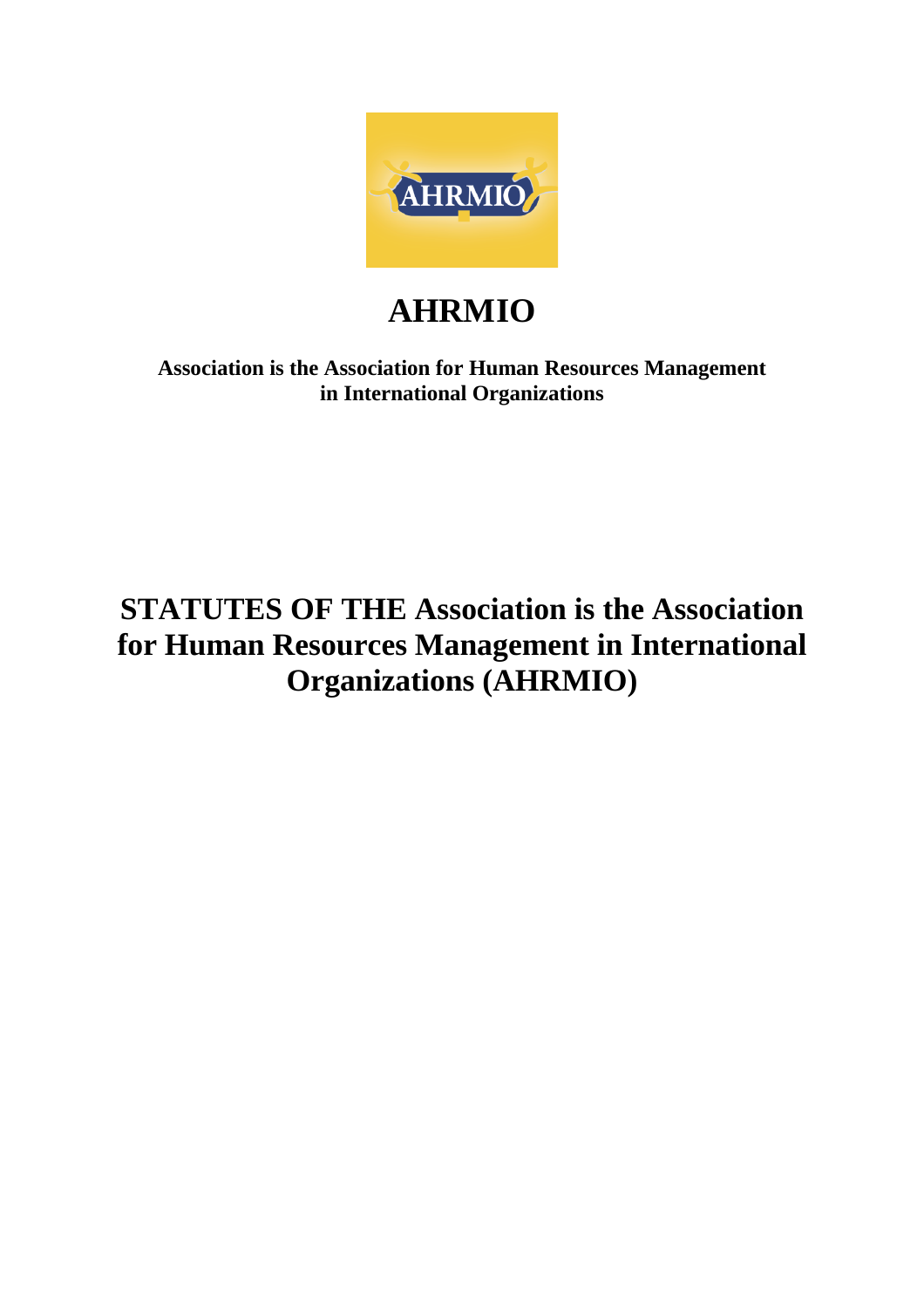#### *Article 1 Name*

The name of the Association is the Association for Human Resources Management in International Organizations (AHRMIO); it will hereinafter be described in these Statutes as the Association.

# *Article 2*

#### *Purposes*

- 2.1 The Association is an international association of human resources practitioners working in international not-for-profit organizations.
- 2.2 Its purposes are exclusively to promote the study and dissemination of information in the field of human resources management in not-for-profit international organizations. Any reference in the present statutes to an international organization shall be understood as referring exclusively to not-for-profit international organizations. The Association may engage in any activity in order to promote human resources management in international organizations. In furtherance of these purposes, the Association provides a global forum where human resources practitioners, researchers, developers and students can meet and exchange views and develop their expertise
- 2.3 In promoting human resources management in international organizations, the Association has the following objectives:
- to further the professional and cost-effective use of human resources management
- to research and study priority human resources management concerns and to report thereon periodically to not-for-profit international organizations and the global human resources management community
- to provide professional development opportunities in human resources management
- to conduct conferences and other meetings to advance the state-of-the-art and the state-of the-practice of human resources management in international organizations
- to publish and distribute journals, newsletters, proceedings and other appropriate material on a non-profit basis to promote research in and to disseminate information about human resources management.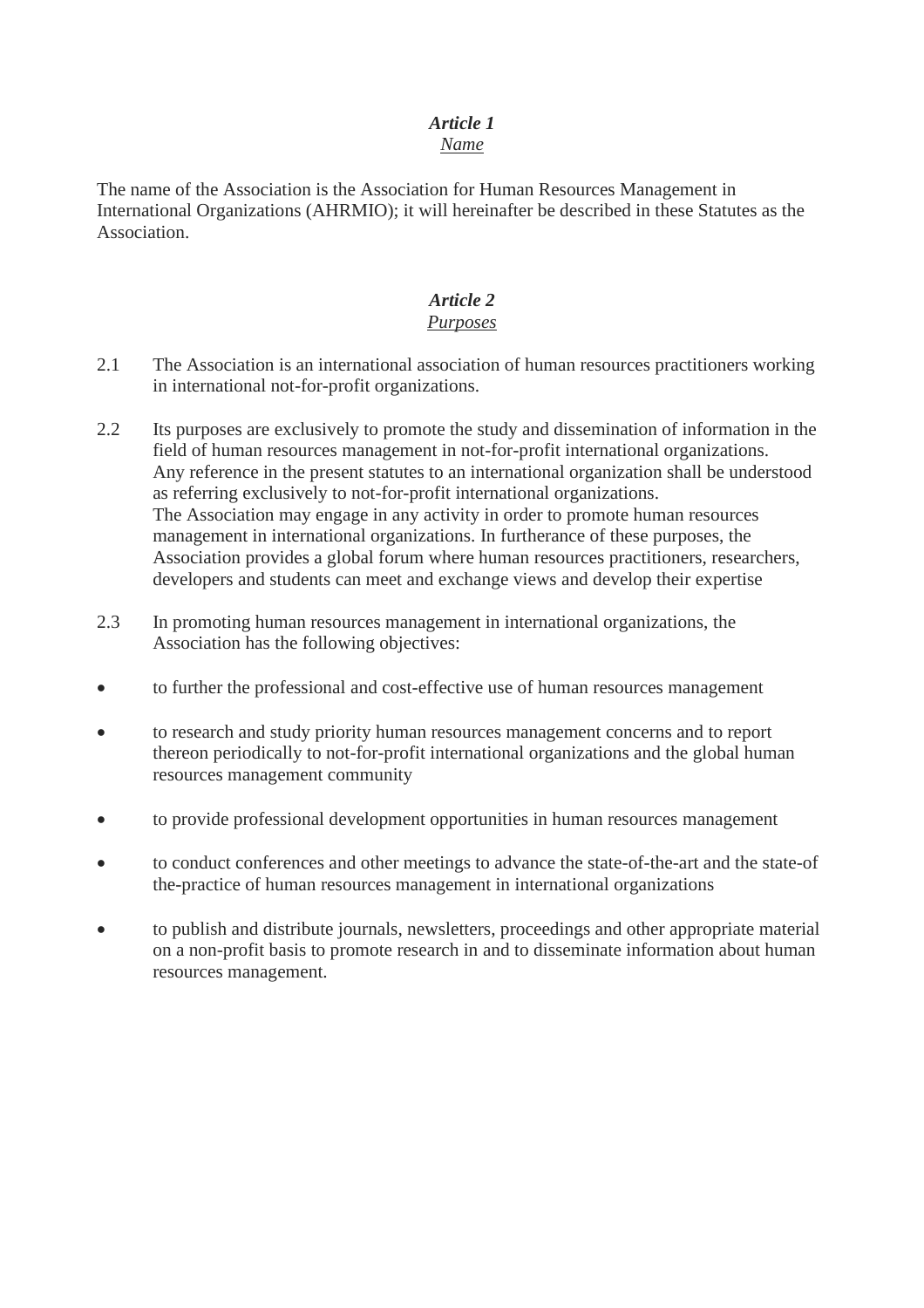#### *Article 3 Headquarters*

The Association shall be registered in 26 avenue de la Praille,1227 Carouge – Geneva

The exact address can be modified by the Board.

#### *Article 4 Duration*

The Association is created for an indefinite period of time.

#### *Article 5 Autonomy/Liability*

The Association shall be autonomous. Under no circumstances may any part of its net earnings inure to the benefit of any private individual.

#### *Article 6 Membership*

- 6.1 Individuals, international organizations and institutions with an interest in human resources management in international organizations may become members of the Association in accordance with the provisions of these Statutes.
- 6.2 There are two categories of members: voting and non-voting. The Board may create additional categories of membership at its discretion.

#### *Voting members*

- 6.3 The categories of voting membership of the Association shall consist of:
	- (I) founding members: individuals which have joined the Association prior to 1.1.2000;
	- (II) individual members who shall be human resources practitioners as defined by the Board;
- 6.4 A voting member may authorize another person to act on his or her behalf by proxy in accordance with the Bye Laws. No person other than a member may be so authorized.

#### *Non-voting members*

- 6.5 Individuals, international organizations and institutions which have links to and interests in the human resources management of international organizations may become members without the right to vote.
- 6.6 Individual non-voting members may be individuals working with governments or with non-governmental organizations or be former voting members who are no longer current human resources practitioners as defined by the Board.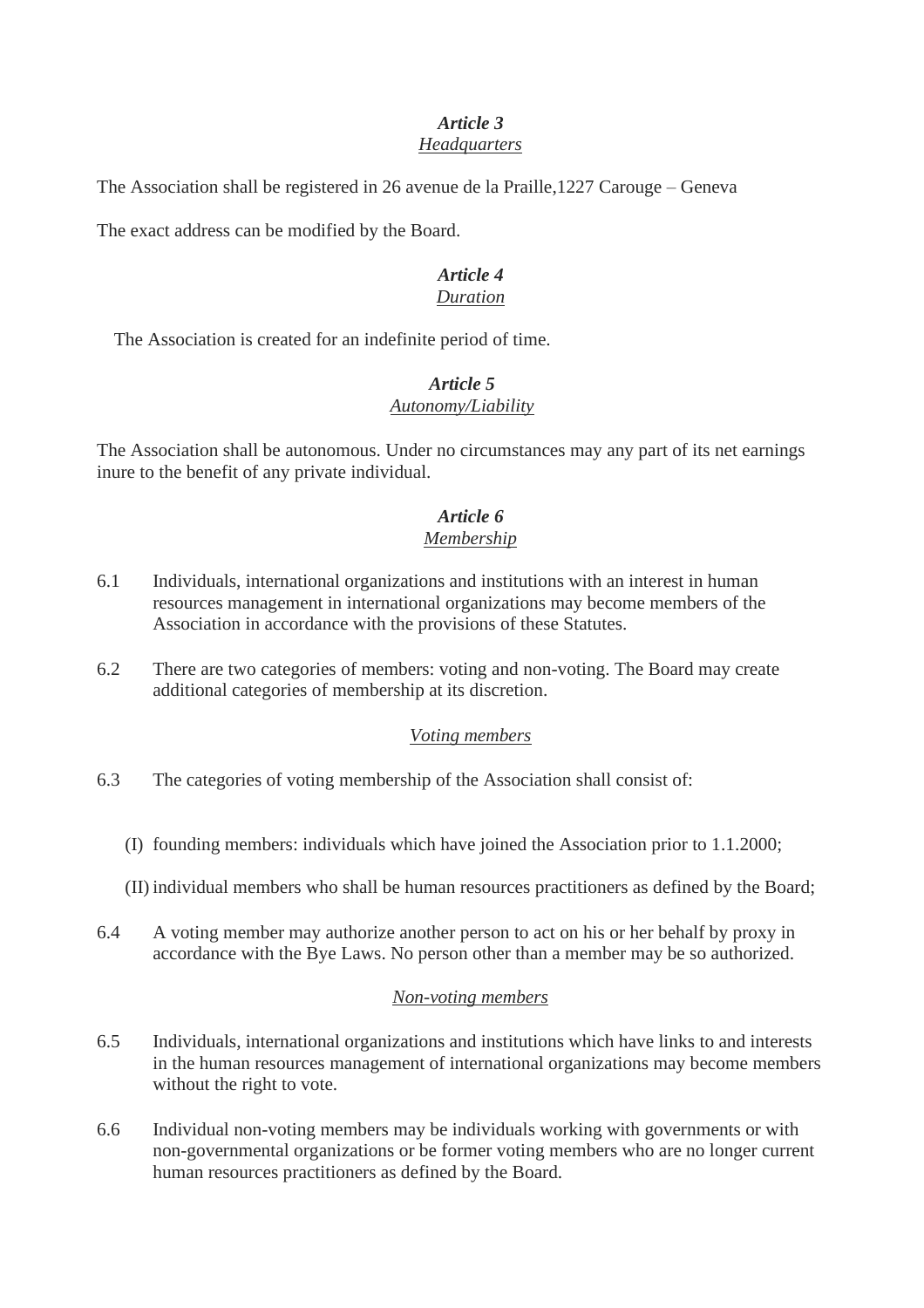- 6.7 International organizations may be Advisory or Ordinary organizational members. Advisory members shall have the right to participate in the Advisory Council.
- 6.8 Institutional associate members may be (a) academic institutions, (b) private foundations, (c) national and international associations with a focus on the management of human resources, (d) other groups so designated by the Board.

#### *Application for membership*

6.9 Applications for all classes of membership shall be subject to review by the Association in accordance with criteria laid down by the Board and on the basis of the view of Credentials Committee. The decisions of the Board in respect of applications for membership shall be final.

#### *End of membership*

6.10 Membership shall end:

- (I) through the death of an individual or through the dissolution of an institution;
- (II) through resignation addressed in writing to the Executive Director;
- (III) through non-payment of fees in accordance with regulations drawn up by the Board;
- (IV) through expulsion by the Board for (a) serious misconduct (faute grave), (b) conduct bringing discredit to the Association, (c) violation of the Statutes or Bye-Laws, (d) such other reason as determined by the Board in the interests of the Association.

The Board's decisions thereon shall be final.

#### *Article 7*

#### *The Organs of the Association*

- 7.1 The Organs of the Association shall be those that are necessary to attain the Association's purposes and shall include:
	- •The Board
	- •The General Assembly
	- •The Advisory Council
	- •The Officers
	- •The Committees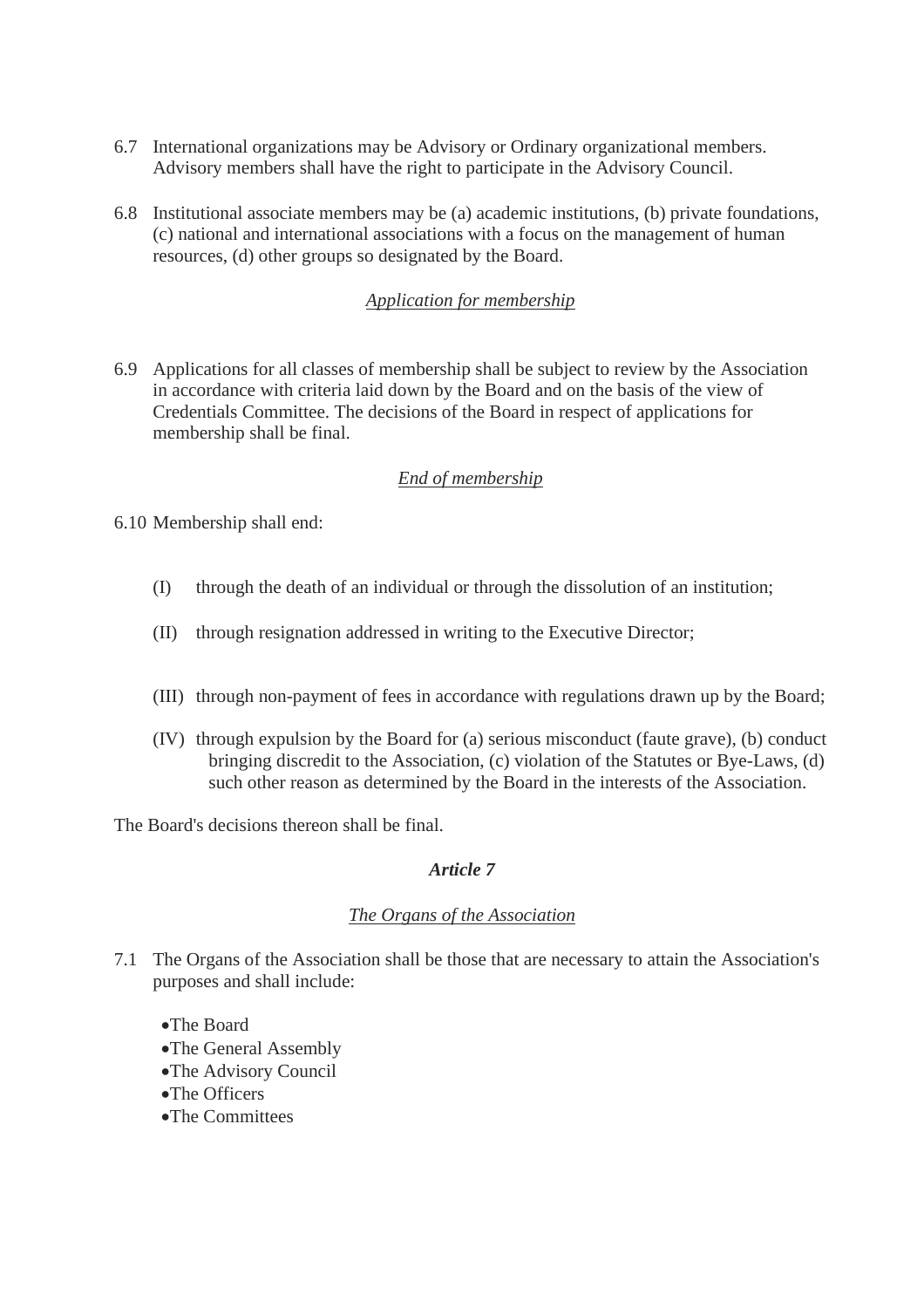# *Article 8 The Board*

- 8.1 The Board shall be responsible for the management and control of the affairs and property of the Association. The purpose of the Board shall be (a) to ensure that the Association achieves its mission and goals, (b) to set policy and identify long-term and short-term goals to be implemented by the Executive Director and staff (c) to ensure the necessary financial resources and leadership to support the Association.
- 8.2 The membership of the Board shall be no more than 10. In accordance with the rules laid down in the Bye-Laws, nine members of the Board shall be elected by the voting membership of the Association. One of the members shall be elected by the Advisory Council. All members of the Board shall have the status of voting member of the Association as defined in Article 6.3 of these Statutes at the time of their election. The Executive Director and the Editor in Chief shall participate in the Board ex-officio. The Board may co-opt, in accordance with the Bye-Laws, others from among all categories of membership to assist in the work of the Board as required.
- 8.3 Any individual elected to the Board will take office immediately after election to the Board.
- 8.4 Only voting members in good standing shall have the right to vote for members of the Board as specified in these Statutes.
- 8.5 Board members will be elected to a three-year term and seat in their personal capacity. A Board member may be elected to a maximum of one additional consecutive three-year term. After an absence from the Board of at least one three-year period, he or she is eligible for re-election. The First Board will be nominated by the Preparatory Group for the creation of AHRMIO and annexed to the present statutes.
- 8.6 The participation of at least six elected members of the Board shall constitute a quorum at any meeting of the Board.
- 8.7 Upon a Board member's death, resignation, or inability to serve for any other reason, the unexpired portion of the Board member's term shall be filled by the Board by co-option.
- 8.8 The Board shall meet at least twice yearly, at such place or through such media and at such time as the Board may select. Written notice of the meetings of the Board shall be served not less than 30 days before the meeting. Each member must attend a minimum of one Board meeting per year. A member who fails to meet this minimum shall be replaced unless, at the discretion of the Board, application of this rule is waived due to extenuating circumstances.
- 8.9 Special meetings of the Board may be held provided written notice is served by the Executive Director, at least ten days in advance. The written notice shall state the date, time, place, medium and agenda of the meeting. Actions taken by the Board at any special meeting shall have the same force and effect as actions taken at the normally-convened meetings.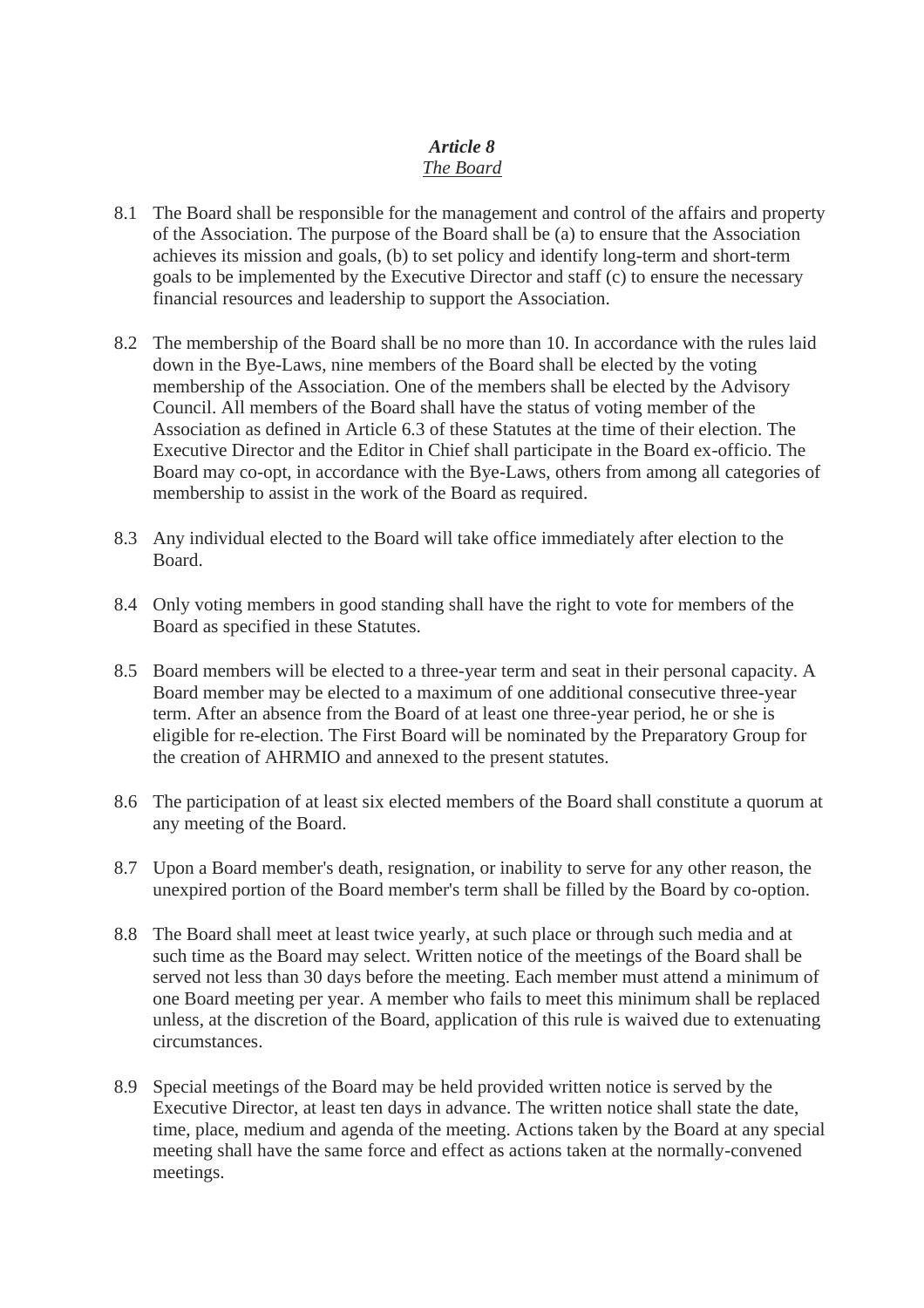8.10 Unless otherwise restricted by these Statutes or by the Bye-Laws, actions may be taken by the Board without a meeting if all members of the Board consent thereto which shall be made known to the general membership of the Association by the Executive Director.

# *Article 9*

### *The General Assembly*

- 9.1 The General Assembly is composed of all the Members of the Association. The General Assembly shall meet every year at the time of Annual Conference held by the Association for the furtherance of technical knowledge and professional contacts.
- 9.2 The General Assembly is called by the Board. Any notice published in the Journal of the Association shall constitute due notice of convocation to all members of the Association.
- 9.3 During the Annual Conference, the present voting membership of the Association approves the nominations submitted by the Board in accordance with the Bye-Laws and approves the annual accounts of the Association.

#### *Article 10 The Advisory Council*

- 10.1 There shall be an Advisory Council. Council members shall be appointed by the Board in accordance with the Bye-Laws.
- 10.2 The purpose of the Advisory Council is to advise the Board on technical and program issues.
- 10.3 In making appointments to the Advisory Council, the Board shall take account of the need to ensure that each of the theme areas reflected in the Association's work program are effectively covered and that there is representation from (a) all the constituencies which make up the Association's membership, and (b) as broad a geographical spread as possible.
- 10.4 The Advisory Council shall meet at least once yearly and be presided over by the Chairperson of the Association.

# *Article 11*

### *The Officers*

- 11.1 The officers of the Association shall be the Chairperson, Vice-Chairperson, Treasurer and such others as the Board may deem advisable. No person shall serve in more than one capacity to execute knowledge or certify any instrument which is required by law or by these Statutes.
- 11.2 The Chairperson, Vice-Chairperson and Treasurer shall be selected from among individuals serving on the Board and appointed by the Board. Each shall serve for a term of one year; each term shall be renewable.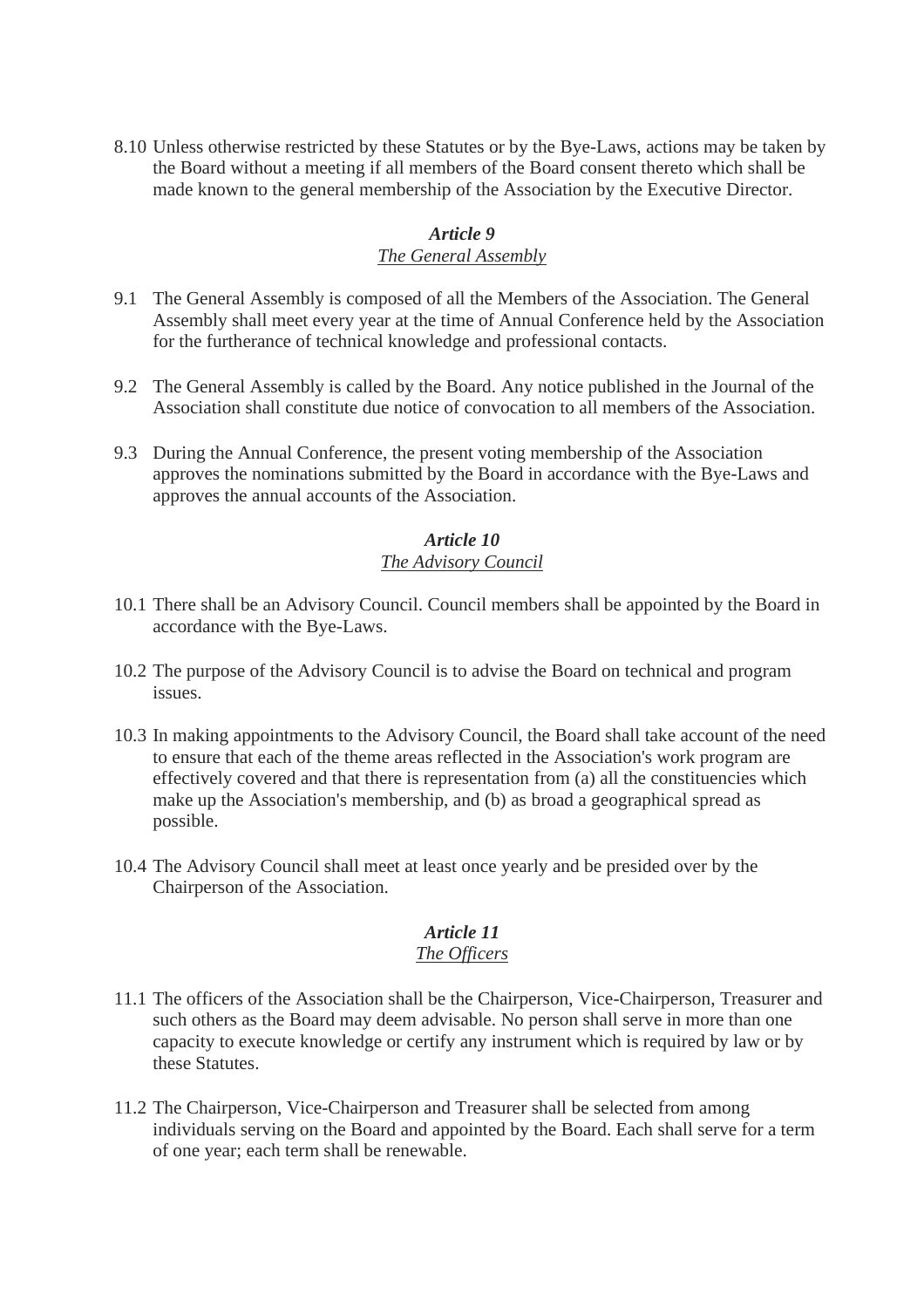- 11.3 The Chairperson shall preside at all meetings of the members of the Association and of the Board, shall represent the Association and have general supervision and direction of all other officers.
- 11.4 At any time during the absence or disability of the Chairperson, the Vice-Chairperson shall exercise the functions of the Chairperson and, when so acting, shall have such powers and be subject to such restrictions as the Chairperson.
- 11.5 The Treasurer is in charge of the sound financial administration of the Association. He/She shall preside the Finance Committee.

# *Article 12*

# *Executive Director*

An Executive Director shall be appointed by the Board to administer the day to day affairs of the Association, under terms and conditions to be established by the Board. He or she shall assist the officers of the Association in discharging their responsibilities and shall report to the Chairperson of the Association. The Executive Director shall keep a record of membership, give notice of meetings, attend all sessions of the Board, record all votes and provide for the taking of a record of meetings.

He or she shall have such other powers and duties as are prescribed by the Board, including the appointment of staff and the commitment of funds as approved in the annual program of work.

### *Article 13 The Committees*

- 13.1 The Board shall appoint a Credentials Committee comprised of one representative from each category of voting membership and one representative of the Advisory Council nominated by the Board. The Committee will be chaired by the Chairperson of the Association. After a period of 10 years, participation of a founding member in the Credentials Committee can be replaced by another voting member.
- 13.2 The Credentials Committee shall be responsible to the Board for: (a) making recommendation to the Board on the criteria for membership in the Association; (b) making determinations in respect of requests for membership falling outside the established criteria; (c) screening nominations for election to the Board to ensure that a judicious balance is maintained in the membership of the Board.
- 13.3 The Board shall appoint a Finance Committee composed of the Treasurer and four other members nominated by the Board. The Treasurer will chair the Finance Committee, which will ensure sound financial administration of the Association in keeping with these Statutes and the Bye-Laws of the Association.
- 13.4 The Board may appoint such other committees as it deems necessary to conduct the work of the Association effectively.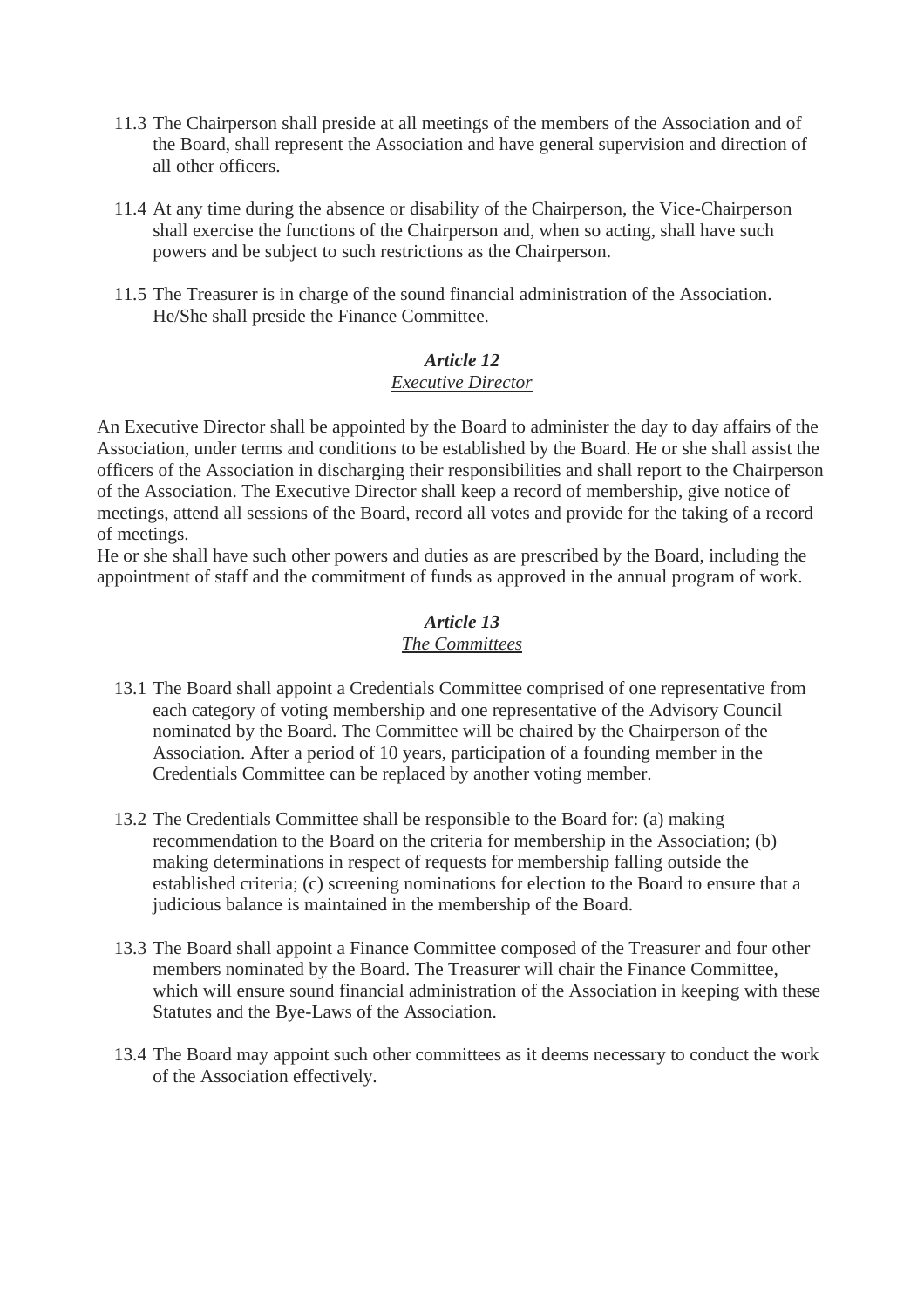#### *Article 14 Fees and assessments*

The Board shall have the authority to levy fees and assessments on all members of the Association in order to support the Association's activities.

#### *Article 15 Designated Contributions*

The Board, or any officers of the Association, subject to the ratification of the Board, may accept on behalf of the Association contributions, gifts, or bequests made to support the Association's activities.

#### *Article 16 Conflict of interest*

The Board shall by resolution adopt a conflict of interest policy applicable to officers, members of the Board and other committees, and employees, that shall define conflicts of interest (including competing financial interests), require that conflicts be disclosed and the conflicted person be excluded from any decision-making with regard to the matter.

#### *Article 17 Amendments*

Proposals to amend or repeal these Statutes shall be submitted to all the voting members of the Association, half of which have to reply to this proposal in order for it to be valid. Such proposals will only be adopted if at least half the voting membership respond to the ballot and of these at least two-thirds support the proposal.

# *Article 18*

# *Dissolution*

Should the Association be dissolved, assets remaining after payments or provisions for debts shall be paid over to one or more organization, to be selected by the Board, whose purposes are similar to those of the Association.

# *Article 19*

# *Record keeping*

The Executive Director shall keep or cause to be kept adequate minutes of all Board or other Committee meetings.

# *Article 20*

#### *Accounts*

Annual accounts shall be prepared and audited. They shall be approved by the Board and presented to the General Assembly for adoption.